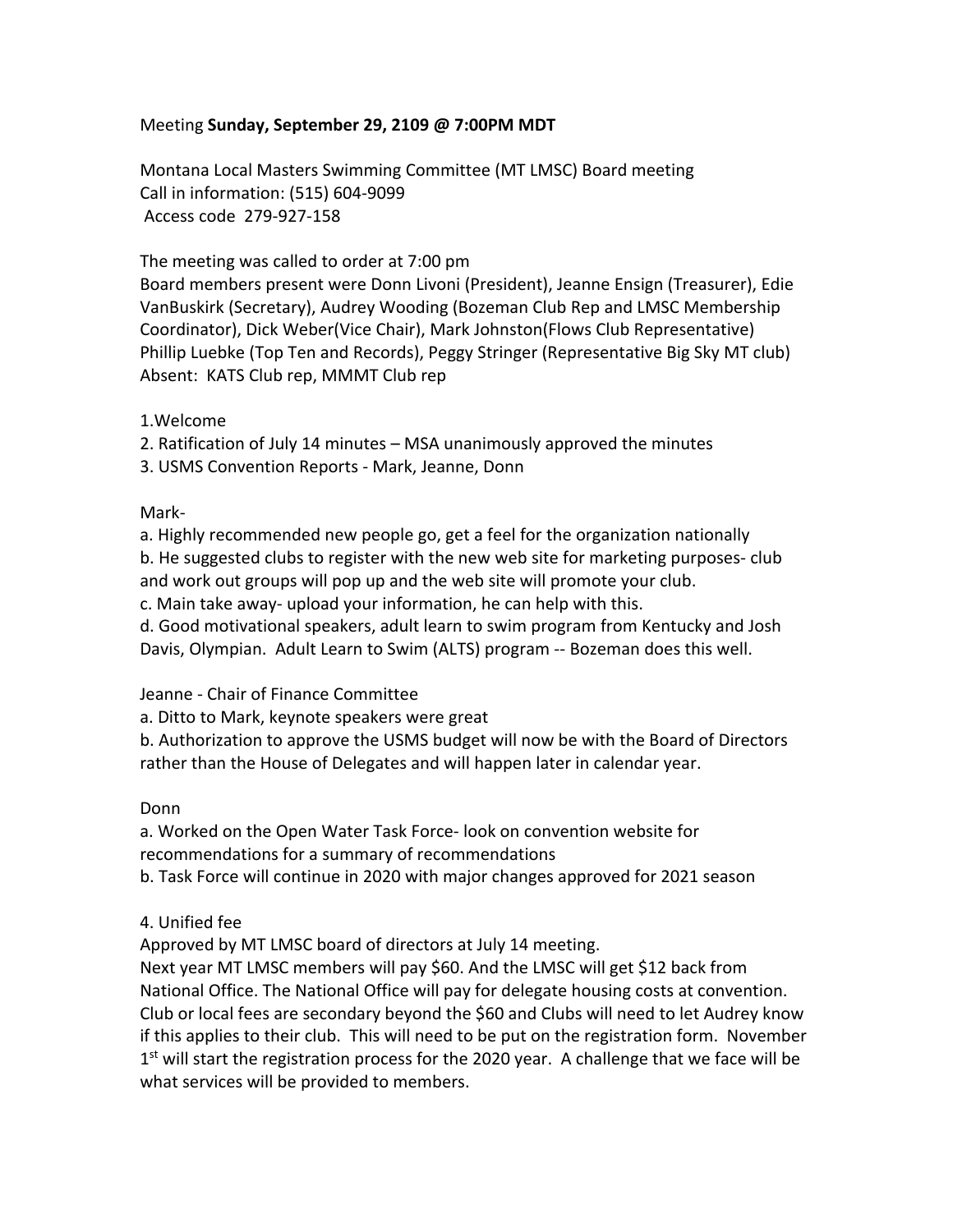# 5.Club/workout unified fee

The club registration / workout group registration fee is \$45.

Currently there are no workout groups listed for BSMT swim club on the USMS website. How can we get workout groups and clubs to register for US masters as a club? This will open October 1st.

Donn and Peggy will visit offline regarding this for BSMT.

Registration fees need to be on the registration form so people know what to pay.

# 6.Officials

We are having a hard time finding officials. Donn is trying to organize a meet in the fall – but there are no officials for the entire state available. Donn would like to have USMS members become certified as a USMS official. There are several tests to take in order to accomplish this. There is no fee involved and Donn will help with any questions. It would be great to provide our own officials to hold meets.

This could be a goal for our group to increase our USMS members who are certified.

## 7.Membership coordinator

The national office retitled and redefined the registrar position and made it the Membership Coordinator. Audrey will continue in this capacity. Thank you!!

## 8.Top Ten/Sanctions Coordinator

The national office wants to combine these two positions.

Nothing was passed or decided at the national level but hoping to have a decision in 2020. For 2020, each LMSC has the option to opt-in. Libby will step down and Philip will do both positions. If he does not want to continue with this, we will find a sanctions coordinator.

The national office will need to give him access authorization, which Donn will check into.

Jeanne and Libby are available to help Philip.

Philip rocks as the top 10 coordinator!!

9. Plans for fall swim meet – Aqua-pentathlon (Date – Nov. 17 and location – Missoula) There are no officials yet. Timing equipment is an issue due to the cost. MAC is having a meeting this Tuesday to see if they want to run the meet and keep the profit. The LMSC can help subsidize the fee MAC would charge the registered members. Once Donn hears from the MAC board he will report back to us and see if we want to move forward with the meet or not.

# 10. Open Water events

 Donn asked if Mark would serve as the LMSC Open Water Coordinator. He wants to see if he has the volunteer support and get back to us. He does like the idea. On July 25<sup>th</sup> Lake Como has a triathlon and we would like to have a 1500-meter open water swim after swim leg of the triathlon. Mark Butler, event director, is open to this and will need to work out a safety plan to be USMS Sanctioned.